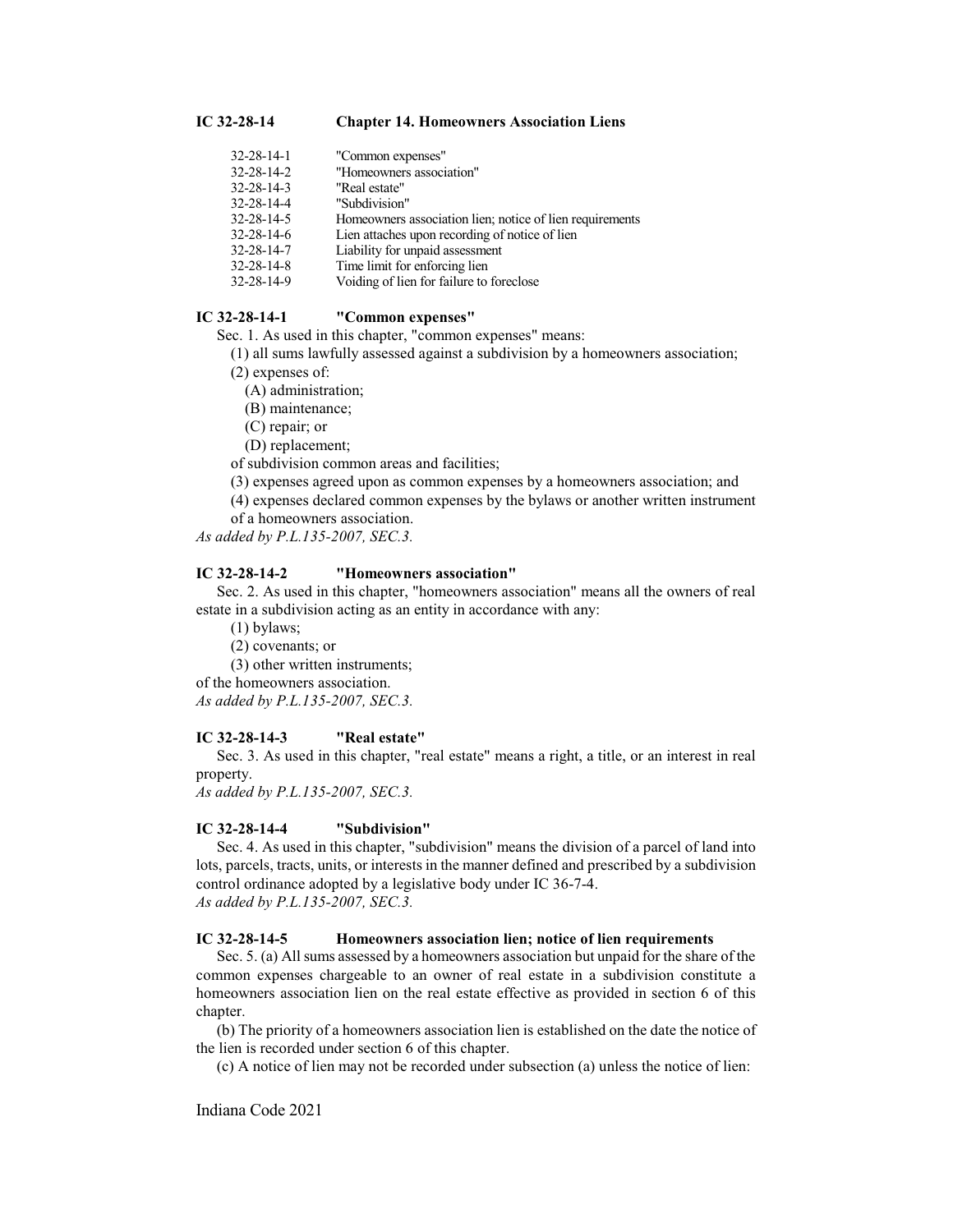(1) contains:

(A) the name and address of the homeowners association;

(B) the address and legal description of the property that is subject to the lien;

(C) the name of the owner of the property that is subject to the lien; and

(D) the amount of the lien; and

(2) is:

(A) signed by an officer of the homeowners association; and

(B) acknowledged as in the case of deeds.

*As added by P.L.135-2007, SEC.3.*

## **IC 32-28-14-6 Lien attaches upon recording of notice of lien**

Sec. 6. (a) A homeowners association lien under this chapter attaches to real estate upon the recording of a notice of lien by the homeowners association in the office of the recorder of the county in which the real estate is located.

(b) A homeowners association lien under this chapter attaches on the date ofthe recording of the notice of the lien under subsection (a) and does not relate back to:

(1) a date specified in the bylaws, the covenants, or another written instrument of the homeowners association; or

(2) the date the common expenses were assessed.

*As added by P.L.135-2007, SEC.3.*

# **IC 32-28-14-7 Liability for unpaid assessment**

Sec. 7. (a) Except as provided in subsection (b), in a voluntary conveyance, the grantee of real estate is jointly and severally liable with the grantor for all unpaid assessments against the grantor for the grantor's share of the common expenses incurred before the grant or conveyance, without prejudice to the grantee's right to recover from the grantor the amounts of common expenses paid by the grantee.

(b) The grantee:

(1) is entitled to a statement from the manager, board of directors, or other governing authority of the homeowners association that sets forth the amount of the unpaid assessments against the grantor; and

(2) is not liable for, and the real estate conveyed is not subject to a homeowners association lien for, any unpaid assessments against the grantor unless the lien for unpaid assessments is recorded under section 6 of this chapter before recording the deed by which the grantee takes title.

(c) If the mortgagee of a first mortgage of record or other purchaser of real estate obtains title to the real estate as a result of foreclosure of the first mortgage, the acquirer of title or the acquirer's successors and assigns are not liable for the share of the common expenses or assessments by the homeowners association chargeable to the real estate that became due before the acquisition of title to real estate by the acquirer. The unpaid share of common expenses or assessments is considered to be common expenses collectible from all of the owners of real estate in the subdivision, including the acquirer or the acquirer's successors and assigns.

*As added by P.L.135-2007, SEC.3.*

## **IC 32-28-14-8 Time limit for enforcing lien**

Sec. 8. (a) A homeowners association may enforce a homeowners association lien by filing a complaint in the circuit or superior court of the county where the real estate that is the subject of the lien is located. The complaint:

(1) may not be filed earlier than ninety (90) days, unless:

(A) another person files a foreclosure action on the property that is the subject of the lien; or

(B) a person files written notice to file an action to foreclose the lien under section

Indiana Code 2021